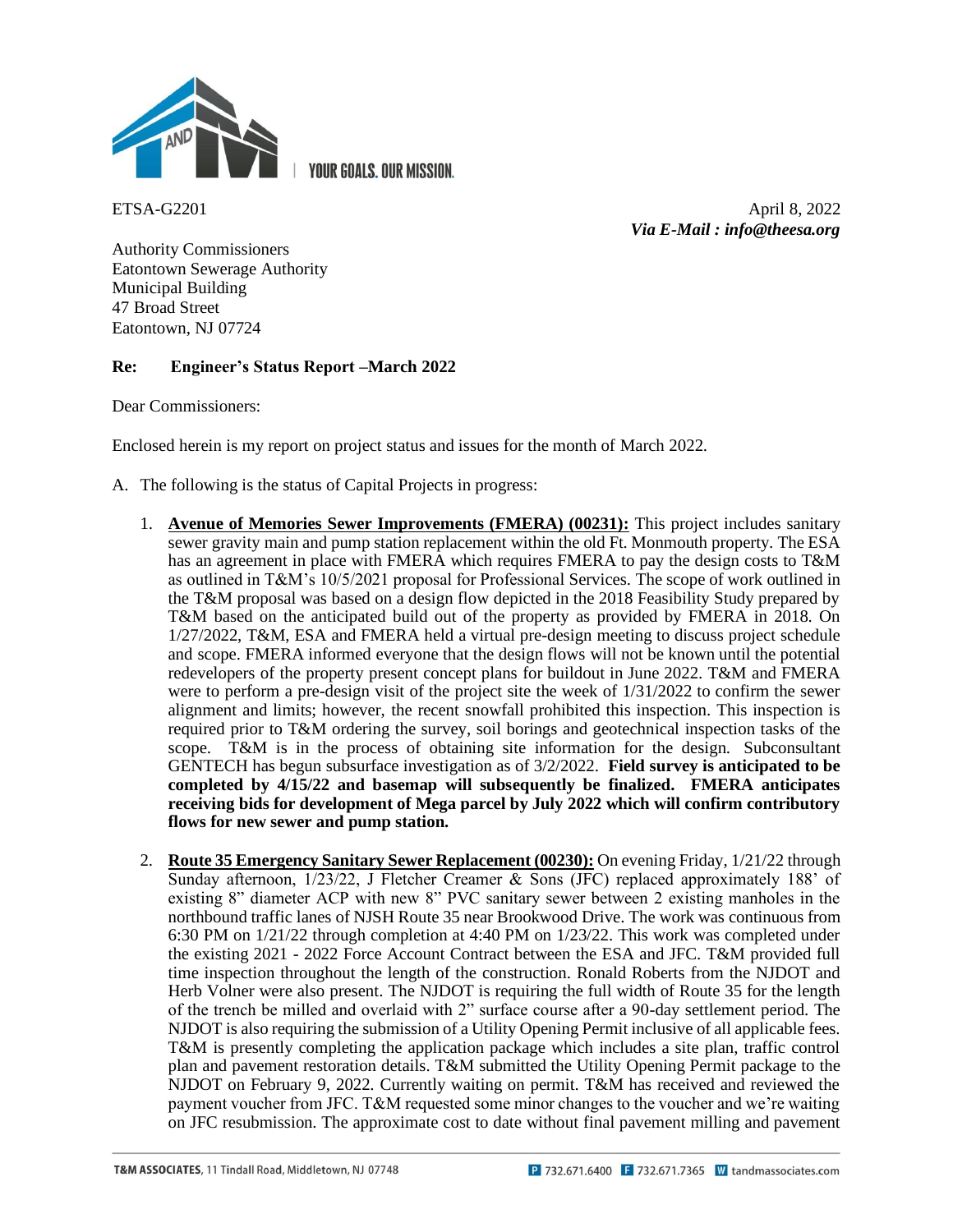

**Re: Engineer's Status Report – March 2022**

is \$181,000.00 +/-. **To date the NJDOT has not yet issued the Utility Road opening permit. The application was submitted on February 9, 2022.**

3. **Old Orchard Pump Station (00226/00229):** T&M has surveyed the site and completed base mapping operations on February 11, 2020. A geotechnical investigation was previously completed January 8, 2019, with results indicating that the site will be able to support a new pump station with minimal settling involved. T&M has prepared updated easement documents for the Pump Station area including temporary construction easements, permanent easements and sketches for an additional easement along Evergreen Lane to Monmouth Road as requested by ESA. The Pump Station permitting, and construction cannot commence without completion of the additional easements acquisition process. These revised easement documents were forwarded to the Authority on March 4, 2020. Preliminary design Pump Station have been completed by T&M. A site visit was coordinated with ESA maintenance and was completed in March 2020. As requested by ESA, the final Pump Station design will be completed upon ESA authorization. As directed by the ESA, pdf files of the draft of PS layout including an enlarged PS area section and proposed draft of easement plans were sent to James Cleary office for his use in obtaining the easements. On June 16, 2020, T&M provided scaled drawings of proposed access and pump station easements to Catherine Kim of James Cleary's office for their use in negotiations with the Country Club owners. Copies of these prints were provided to the ESA and the ESA Attorney. On June 25, 2020, T&M provided a scaled drawing of the proposed access and pump station easements hand drawn on the property survey to Catherine Kim of James Cleary's office for their use in negotiations with the Country Club owners. The property survey was provided to T&M from James Cleary's office. Copies of the hand drawing was provided to the ESA and the ESA Attorney. E-signed exhibit mapping and descriptions sent to Catherine Kim on April 7, 2021. The ESA authorized T&M to complete the pump station improvements design at the May 11, 2021 monthly meeting. T&M anticipates completion of the design plans and bis documents on or before Friday, June 18, 2021. T&M has confirmed with the NJDEP a TWA permit for the proposed improvements is required. The time to receive the TWA permit from the NJDEP is approximately 90 calendar days.The TWA permit application was submitted to the ESA on June 14, 2021 for review and signatures. The TWA package was sent to Michael Gianforte, PE of TRWRA on July 19, 2021 for endorsement and to the NJDEP on July 26, 2021.The TWA Permit has been approved by NJDEP and sent to our office via email on September 7, 2021**.** On September 23, 2021 the advertisement for bid was published in the Asbury Park Press. A non-mandatory pre-bid onsite visit was scheduled for October 6, 2021. On September 27, 2021, T&M submitted a proposal to perform the necessary CA&I professional services to the ESA for consideration. Bids were received on October 27, 2021. Seventeen (17) bid packages were picked up and ten (10) bids were received and opened publicly. T&M reviewed the bid packages submitted and on November 1, 2021 recommended award of the contract to T. R. Weniger, Inc. in the amount of \$489,930.00 subject to certification of funds by the ESA and approval of the bid documents by the ESA Attorney. The Engineer's Construction Cost Estimate was \$614,590.00. On October 28, 2021, T&M emailed the ESA a copy of their revised Professional Cost proposal to perform CA&I services for board consideration. The proposal was reduced approximately \$5,000.00 from the original proposal submitted to the ESA on September 27, 2021. On October 27, 2021 a meeting was held with T&M Associates, ESA, John Bonello and Jim Cleary's office to review/discuss the easement assessment and subdivision concept plan presented to the ESA by the Old Orchard property owner. On December 7, 2021 T&M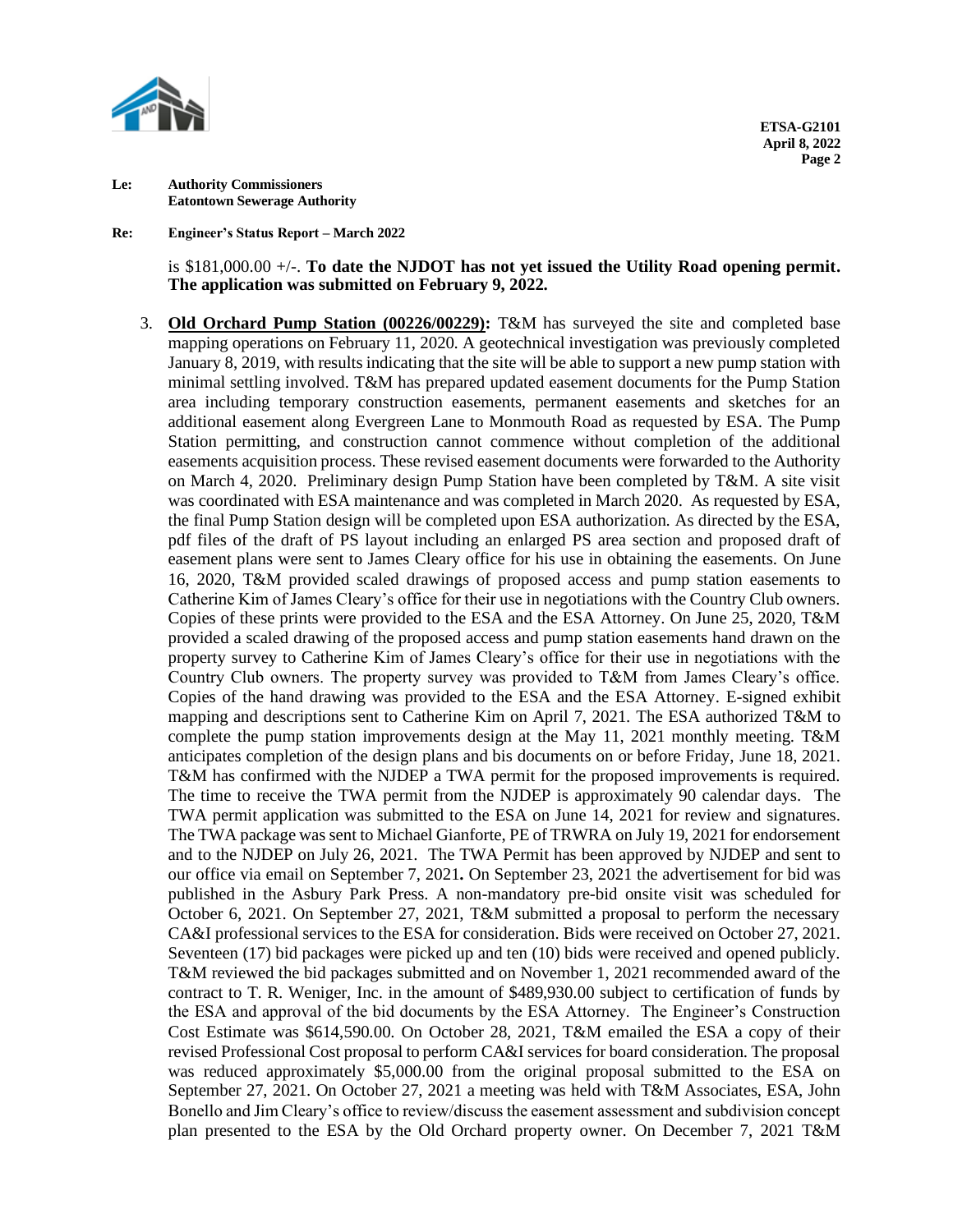

## **Re: Engineer's Status Report – March 2022**

received the executed contracts from T.R. Weniger, Inc. and forwarded them to John Bonello, ESA Attorney for his review. John Bonello reviewed and approved the contracts. T&M sent the contracts to the ESA for execution and distribution on December 8, 2021. An Informal Engineering Review of the subdivision concept plan was sent to ESA on December 9, 2021. A pre-construction meeting was held on December 22, 2021. Shop drawing submissions will begin in early 2022. Due to excessive lead times construction is expected to commence in June/July 2022. Shop drawings have been received and approved for sewerage pumps and lighting. **The contractor continues to provide shop drawings relative to the pump station construction. We are awaiting a finalized construction schedule.** 

- 4. **Fort Monmouth Easement Retracement (00227):** T&M has been authorized to retrace the existing 25' wide ESA easement that is due to expire. T&M prepared and emailed "draft" version of the easement mapping and descriptions to the ESA on January 14, 2021. Final signed and sealed easement mapping and descriptions were emailed to the ESA on February 1, 2021; five (5) hard copies were mailed to the ESA on February 2, 2021. Revisions to the easement mapping and descriptions as requested by FMERA were completed and five (5) signed and sealed hard copies of the revised documents were delivered by UPS to the ESA on March 4, 2021. On October 5, 2021 T&M submitted a cost proposal for Professional Services for sanitary sewer and pump station services to design and provide CA&I services to FMERA. On October 25, 2021, Kara Kopach notified T&M the proposal was accepted. It remains for the ESA and FMERA to prepare an agreement allowing T&M to perform the services outlined in the proposal.
- B. The following is the status of Fort Monmouth Economic Revitalization Authority (FMERA) projects in progress:
	- 1. **Fort Monmouth, Sun Eagles – 2000 Lowther Drive (R0590)**: A meeting was held on July 30, 2019, to discuss the sewer connection agreement between the ESA and Tinton Falls for 60 townhomes proposed within the golf course property. Tinton Falls is requiring that ESA convey all connection fees from the Developer to Tinton Falls and pay per unit for sewer usage on an annual basis. ESA will own the pipes within the golf course but will have no responsibility to maintain the sewer main that the Sun Eagles Development will tie into. In addition, ESA holds no ownership stakes in the sanitary transmission line and will not be responsible for any repairs to that line in the future. Due to timing, FMERA has requested a decision be made by the Commissioners so the project may proceed. Due to the apparent stalemate between ESA and Tinton Falls, FMERA has reached out to Two Rivers to see some resolution. Mike Gianforte has agreed to allow sub-metering via a Parshall Flume providing ESA is responsible for billing customers and metering information is transmitted to their SCADA systems. ESA would be responsible for the metering equipment. It should also be noted that an agreement with Tinton Falls would still be required for the proposed meter. T&M has completed preliminary design plans for the metering chamber with Parshall flume. The preliminary design includes a precast concrete manhole and a Fiberglass Parshall Flume insert with a flow meter. The preliminary design package was submitted to TRWRA, FMERA, ESA, and the developer for their review on March 5, 2020. The developer's engineer, at the request of TRWRA, resubmitted on April 4, 2020, the additional sanitary sewer flow calculations and a complete sanitary sewer plans including the preliminary metering chamber with Parshall flume plans prepared by T&M. On April 30, 2020, during a virtual meeting with FMERA, East Point,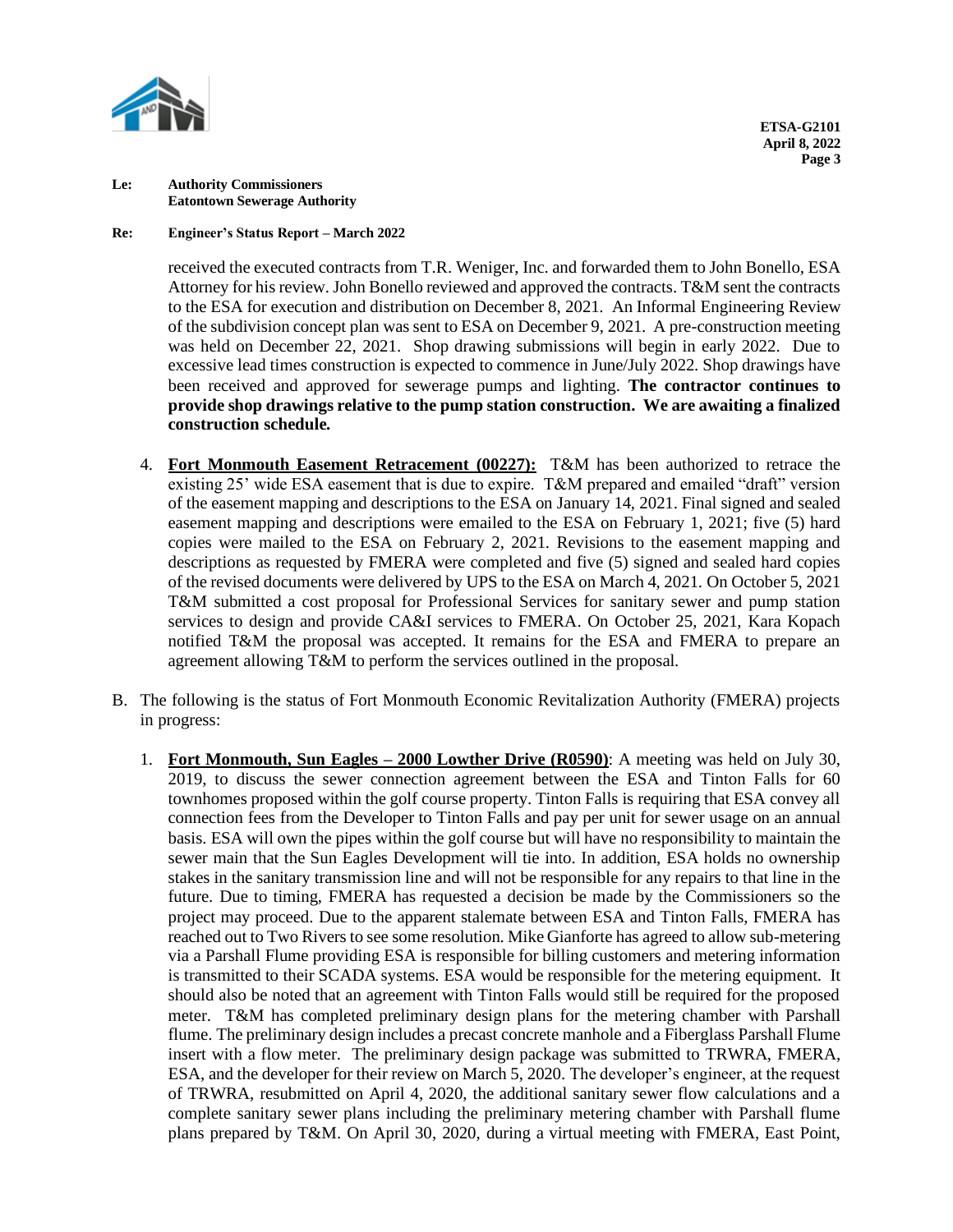

## **Re: Engineer's Status Report – March 2022**

ESA, TRWRA and T&M representatives additional issues related to the sanitary sewer design and metering manhole design were discussed. As a result, updated Parshall Flume design plans were submitted. Subsequently a site visit of the T&M electrical engineer to the Golf Course was completed on May 4, 2020, and Parshall Flume plans have been further updated. The updated metering manhole plans along with the Parshall Flume Design Report have been resubmitted again on May 5, 2020. An ESA application submitted includes demolition of the existing Megill Housing officer's buildings and construction of 15 market-rate townhouse buildings consisting of 60 townhouse three-bedroom units, construction of one (1) affordable (COAH) townhouse building consisting of 15 housing units consisting of a mix between one, two, and three-bedrooms, demolition of the existing pool and tennis courts and construction of a covered porch addition onto the existing golf course club house including a terrace and formal garden. The applicant proposes to connect to the existing 18" Monmouth County Regional Interceptor on-site. The applicant is in the process of addressing the April 14, 2020, memo from Dennis Galvin. T&M has confirmed all streets proposed by the developer will be private and ownership will be by a HOA. On July 7, 2020, the ESA received a letter from Martelli Development Group's attorney requesting the ESA take ownership of the new sanitary sewer lines within the proposed development. On July 15, 2020, the ESA Commissioners approved to accept the operation and maintenance of the new sanitary sewer lines and laterals up to the first cleanout located just outside the proposed curb line or edge of pavement.A meeting was held with the applicant's engineer to review/discuss our comments on November 15, 2020.ESA had agreed to conditionally approving the project so Phase 1 (driveway and main parking lot) work may begin. The applicant had agreed to hold off on all Phase 2 (residential and sanitary sewer) related work until NJDEP issued a TWA Permit, all required fees were posted, and ESA fully approved of the finalized plans. The TWA Permit has been approved by NJDEP. A Fourth Engineering review was completed and sent out on July 19, 2021.On September 17, 2021 T&M emailed a copy of a DRAFT agreement between the TRWRA and ESA, Tinton Falls and the Borough of Eatontown for review and comment. On October 14, 2021, T&M emailed review comments of the "DRAFT" agreement between the TRWRA and ESA, Tinton Falls and the Borough of Eatontown to the ESA. The project is currently under construction and has completed construction of the sanitary sewer main and testing of the main. We are awaiting submission of the as-built plans. A meeting was held via conference call on November 10, 2021 between T&M, ESA, the contractor, and TRWRA to discuss the Parshall flume and answer the contractor's questions. The contractor has submitted a revised Parshall flume submittal after coordinating with TRWRA and this is under review. **It remains for the developer to pay his connection fees and inspection fees.**

- C. The following projects were reviewed, and we are awaiting resubmittals:
	- 1. **611 Industrial Way, LLC (APTAR) – 611 Industrial Way West (R0760):** An application was submitted to discharge industrial waste produced from cleaning the manufacturing plant's chilled water system into the existing sanitary sewer system. A First Engineering Review was completed and sent out on February 28, 2022, and we are awaiting a reply from the applicant.
	- 2. **Amended Monmouth Plaza Enterprises, LLC – 133 State Route 35 (R0731):** An amended application was submitted to finalize the sanitary sewer layout for a 4,020 square feet retail pad site building. The 4,020 square feet retail pad site building will require a new connection to existing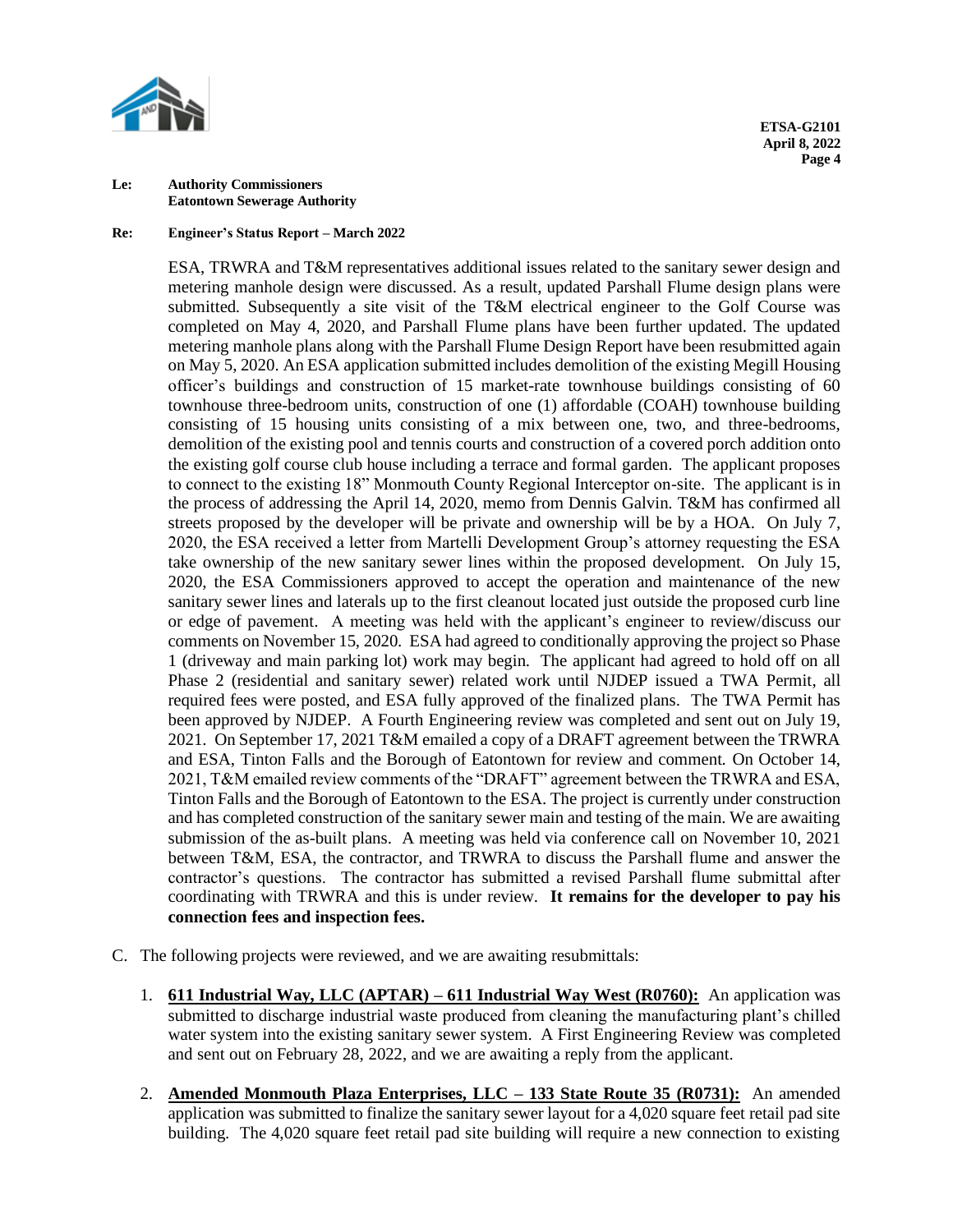

## **Re: Engineer's Status Report – March 2022**

on-site 6-inch PVC sanitary sewer lateral. A First Engineering Review was completed and sent out on February 23, 2022, and we are awaiting a reply from the applicant.

- 3. **Eat-in-Town Eatontown, LLC – 252 State Route 35 (R0610)**: An application was submitted to expand upon the existing, vacant, one-story building with a 2,103 square foot addition. The proposed renovated building is intended to accommodate a total of three separate tenant spaces: two restaurant spaces and one retail space. The applicant proposes to connect to the existing 8 inch sanitary sewer main in State Route 35. A Third Engineering Review was completed and sent out on May 1, 2019 and we are awaiting a reply from the applicant.
- D. The following projects were approved and are awaiting construction or under construction:
	- 1. **NJ Cherry Hill, LLC (Tesla Center) – 269 State Route 35 (R0750)**: **The application was approved to install a sand-oil separator on-site. The applicant proposes to connect to an existing 6-inch lateral. The project is currently under construction but has not yet completed the sanitary sewer improvements.**
	- 2. **Eatontown Mini-Mart – 128 Wyckoff Road (R0740)**: The application was approved to renovate the existing one-story brick building into a Mini-Mart facility. The existing kitchen space will be renovated to facilitate a coffee shop serving breakfast and lunch on-site. The proposed grease lateral of the kitchen space will connect to a single new grease trap outside of the building which connects to existing sewer infrastructure on-site.An inspection of the exterior grease trap was conducted by Herb Volner and approved. A Project Closeout letter was sent out on January 24, 2022. We are awaiting submission of the as-built plans.
	- 3. **Monmouth Plaza Enterprises, LLC – 133 State Route 35 (R0730):** The application was approved to renovate the existing one-story, 81,148 square feet, masonry multi-tenant retail building, demolish the existing restaurant building, and construct a 4,020 square feet retail pad site building. The multi-tenant retail building will disconnect the existing on-site 6-inch PVC sanitary sewer lateral and reconnect to a new manhole. The multi-tenant building also requires a new connection via a proposed 4-inch PVC force main connecting to the new manhole, along with a grease trap. The existing sanitary sewer lateral of the restaurant building will be cut and capped. The 4,020 square feet retail pad site building will require a new connection to existing on-site 6 inch PVC sanitary sewer lateral. A Grease Trap Approval letter was sent out on February 25, 2021. A Third Engineering review was completed identifying all project fees and sent April 21, 2021. A First Field Change Request review, identifying the final site and sanitary layout for the 4,020 square feet retail pad site, was completed and sent out on July 23, 2021.A Second Field Change Request review, withdrawing the previous field change request, was completed and sent on November 4, 2021. The project is currently under construction but has not yet completed the sanitary sewer improvements. The exterior grease trap has been constructed.An amended application (R0731) for the retail pad site building has been submitted and is under review.
	- 4. **Eat Clean Bro – 607 Industrial Way West (R0720):** The application was approved for interior building renovations to construct a commercial kitchen and food preparation facility. The 15,550 square feet facility will require two (2) grease traps. No new sanitary sewer connection is required.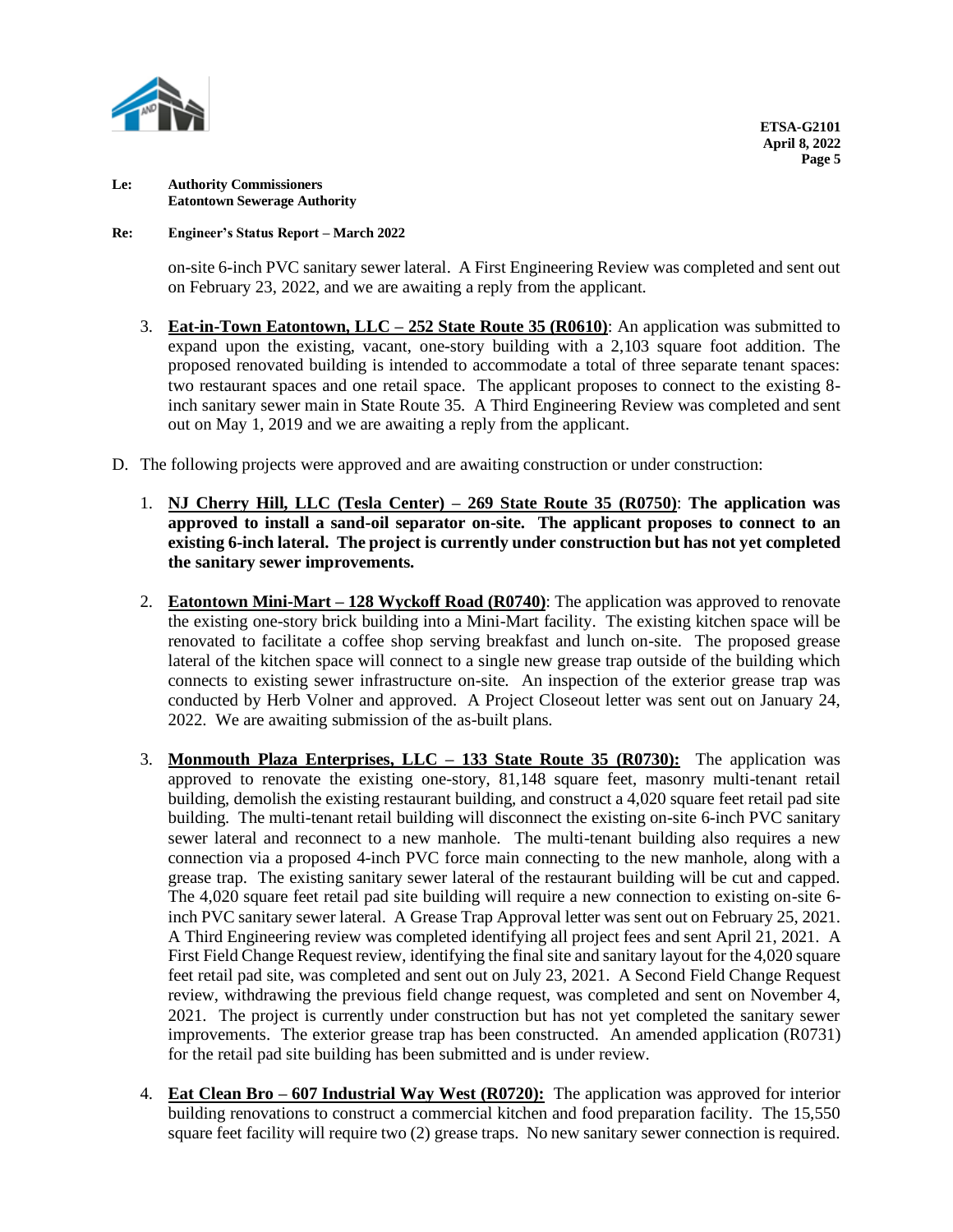

## **Re: Engineer's Status Report – March 2022**

The project has not yet begun construction. Certification that the existing lateral has been clean/jetted and determined to be in suitable condition was received March 4, 2021.

- 5. **Eatontown 36, LLC – 50-70 State Route 35 (R0710/711):** The application was approved to renovate the existing one-story, 163,133 square feet, brick/masonry multi-tenant retail building by expanding the size with an approximately 13,352 square feet addition for the purpose of constructing a Target retail Store. The multi-tenant building will require a new connection to the on-site 8-inch clay sanitary sewer main via a doghouse manhole and proposed 6-inch PVC lateral measuring 455 feet. The 5,147 square feet Chick-Fil-A will require a new connection to the 455 feet PVC lateral network via saddle connection and proposed 6-inch PVC lateral measuring 945 feet. The 3,016 square feet Sleep Number will require a new connection to the 945 feet PVC lateral network via saddle connection and proposed 6-inch PVC lateral measuring 35 feet. The applicant was previously approved (R0710) in January 2021 and an amended site plan was subsequently approved in August 2021.The project is currently under construction but has not yet completed the sanitary sewer improvements.
- 6. **Merchant Retail Partnership Management – 97 State Route 35 (R0700):** The application was approved to construct a three-story, 90,246 square foot, self-storage facility. The applicant proposes to connect to the 10-inch sanitary sewer main on-site. The project is currently under construction and has completed the sanitary sewer improvements. We are awaiting submission of the as-built plans. A Metes and Bounds Review of the proposed sanitary sewer easement was completed and sent out on February 28, 2022.
- 7. **Monmouth Mall Redevelopment – Monmouth Medical Pavilion – 180 State Route 35 (R0690)**: The application was approved to construct a new four-story, 82,000 square foot, medical office building, along with a Phase 2 three-story, 33,000 square foot, medical office building on the Monmouth Mall property. The applicant proposes to connect to an existing on-site manhole. A third CCTV investigation was conducted by the applicant's engineer on November 7, 2020. The project is substantially complete for Phase 1 and has completed construction of the sanitary sewer main and testing of the main. Sanitary sewer laterals for Phase 2 will be constructed at a later date. **Project Closeout and First As-Built Review letters were sent out on March 15, 2022 and we are awaiting a reply from the applicant.**
- 8. **Monmouth Mall Redevelopment – Winter Garden and Restaurant Pad – 180 State Route 35 (R0680)**: The application was approved to renovate an existing Monmouth Mall entrance with a Winter Garden canopy and vehicle drop-off zone, along with the construction of a one-story, 9,180 square feet, restaurant pad on the Monmouth Mall property. The applicant proposes to connect both the Winter Garden entrance and restaurant to two (3) separate on-site manholes. Supplemental documents pertaining to the restaurant pad, which is currently known to be The Cheesecake Factory, were submitted to the Borough on April 7, 2020. A third CCTV investigation was conducted by the applicant's engineer on November 7, 2020. The project has not yet begun construction.
- 9. **Farrah Enterprises, LLC – 49 – 51 Victor Place (R0670):** Due to unforeseen utility conflicts, the applicant's engineer submitted a revised drawing and requested a field change via letter dated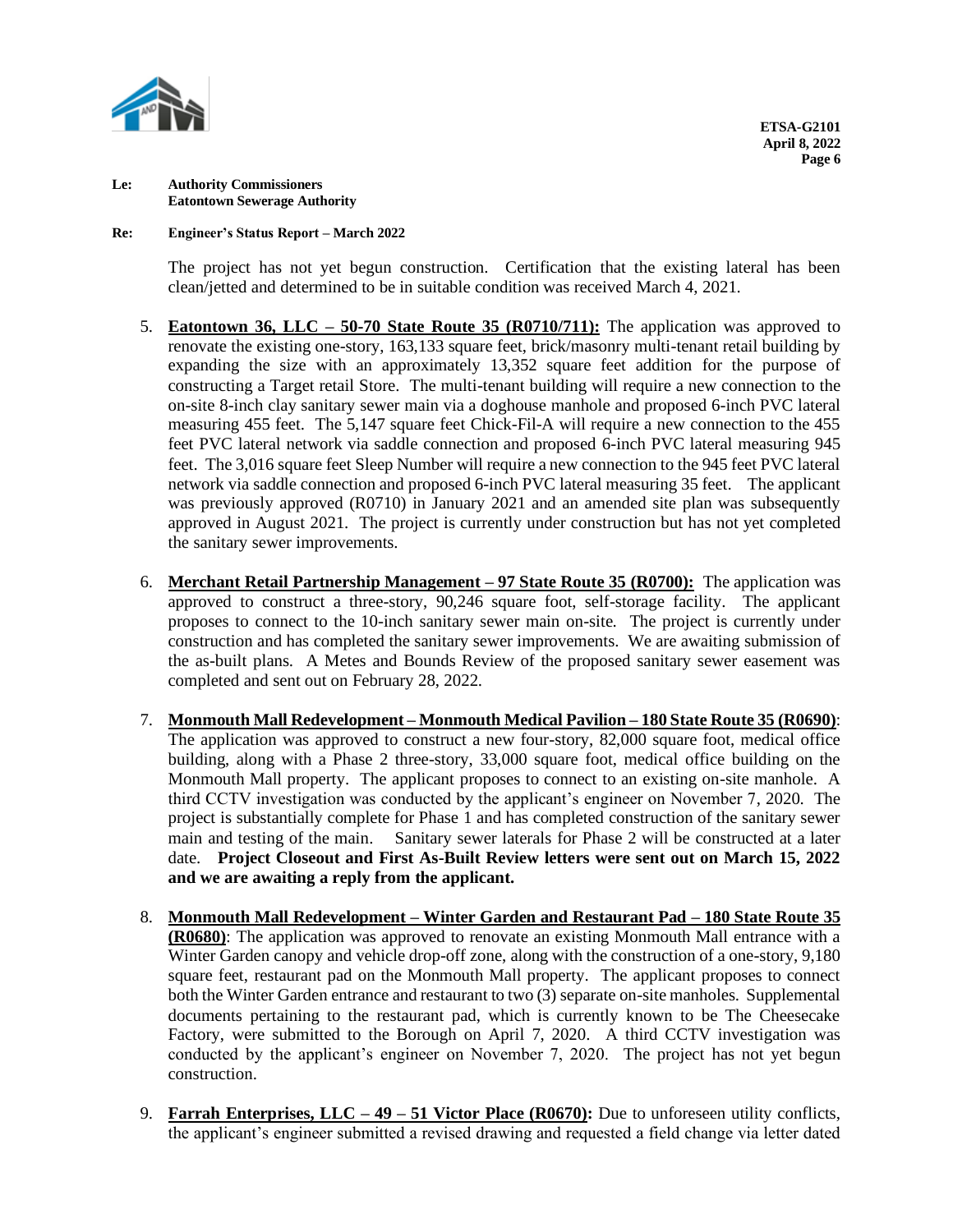

## **Re: Engineer's Status Report – March 2022**

June 23, 2020, which was approved by T&M. The sanitary sewer main extension has been constructed in accordance with the approved field change plan and was inspected by T&M. A First As-Built Review was completed and sent out on June 30, 2020 and we are awaiting a reply from the applicant.

- 10. **Lakewood Townhomes – 74 Tinton Avenue (R0660)**: (Previously Beechwood Townhomes, R0460) The application was approved to demolish one (1) existing rooming house and construct two (2) new townhouse buildings with a total of 12 units and convert the remaining rooming house into three (3) townhouse units, for a total of 15 townhouse units. The applicant proposes to connect to an existing 8-inch sanitary sewer main via a doghouse manhole. The project is substantially complete and has completed the sanitary sewer improvements. We are awaiting submission of the as-built plans.
- 11. **Brightview Senior Living – State Route 36 & Wyckoff Road (R0650)**: The application was approved to construct a 196,329 SF, 3-story Brightview Senior Living Congregate Care and Assisted Living Facility with 177 units and 208 beds. The applicant proposes to construct a 10 inch sanitary sewer extension connecting into an existing manhole in Wyckoff Road (County Route 547). A Revised Third Engineering Review was completed explicitly approving a Grease Trap Application and sent out September 7, 2021. The project is currently under construction and has not completed the sanitary sewer improvements.
- 12. **Amended DCH Ford – 200 State Route 36 (R0601):** The application was approved to construct a two-story, 32,386 square feet, building addition to the 11,993 square feet automobile reconditioning building with car wash for the purpose of creating a full dealership with service area. The applicant was previously approved (R0600) in December 2018 to connect the proposed 11,993 square feet automobile reconditioning building with car wash to an existing 8-inch sanitary sewer line at the northeast corner of the site via a doghouse manhole. The proposed building addition will connect to the existing 6-inch PVC lateral constructed as part of the previous approval via a doghouse manhole and will include a 1,200-gallon sand-oil separator. Deficiency items remain for the original DCH Ford application (R0600) including fence realignment and manhole cover replacement. Completion of these items are a condition of approval for this application. The project is currently under construction and has not completed the sanitary sewer improvements.
- 13. **Commercial Plaza 35, LLC (Eatontown Shopping Center-Block 3801, Lots 21 and 22) – 315 State Route 35 (R0290)**: The application was approved to construct two (2) new retail buildings, yielding a total of three (3) retail buildings on-site. The applicant proposes to connect to the existing doghouse manhole in State Route 35. A revised sanitary sewer connection fee letter was sent out on March 4, 2020. The applicant submitted a letter on March 13, 2020, indicating that while the grease trap has been constructed, a restaurant tenant is no longer intended to utilize the facility at this time. The grease trap will be left in place for any potential future restaurant uses. The project is currently under construction and has completed the sanitary sewer improvements. We are awaiting submission of the as-built plans. A Fourth Engineering Review was completed and sent out on November 18, 2021, clarifying the project scope and tenants.A First As-Built Review was completed and sent out on December 14, 2021, we are awaiting resubmission of the as-built plans.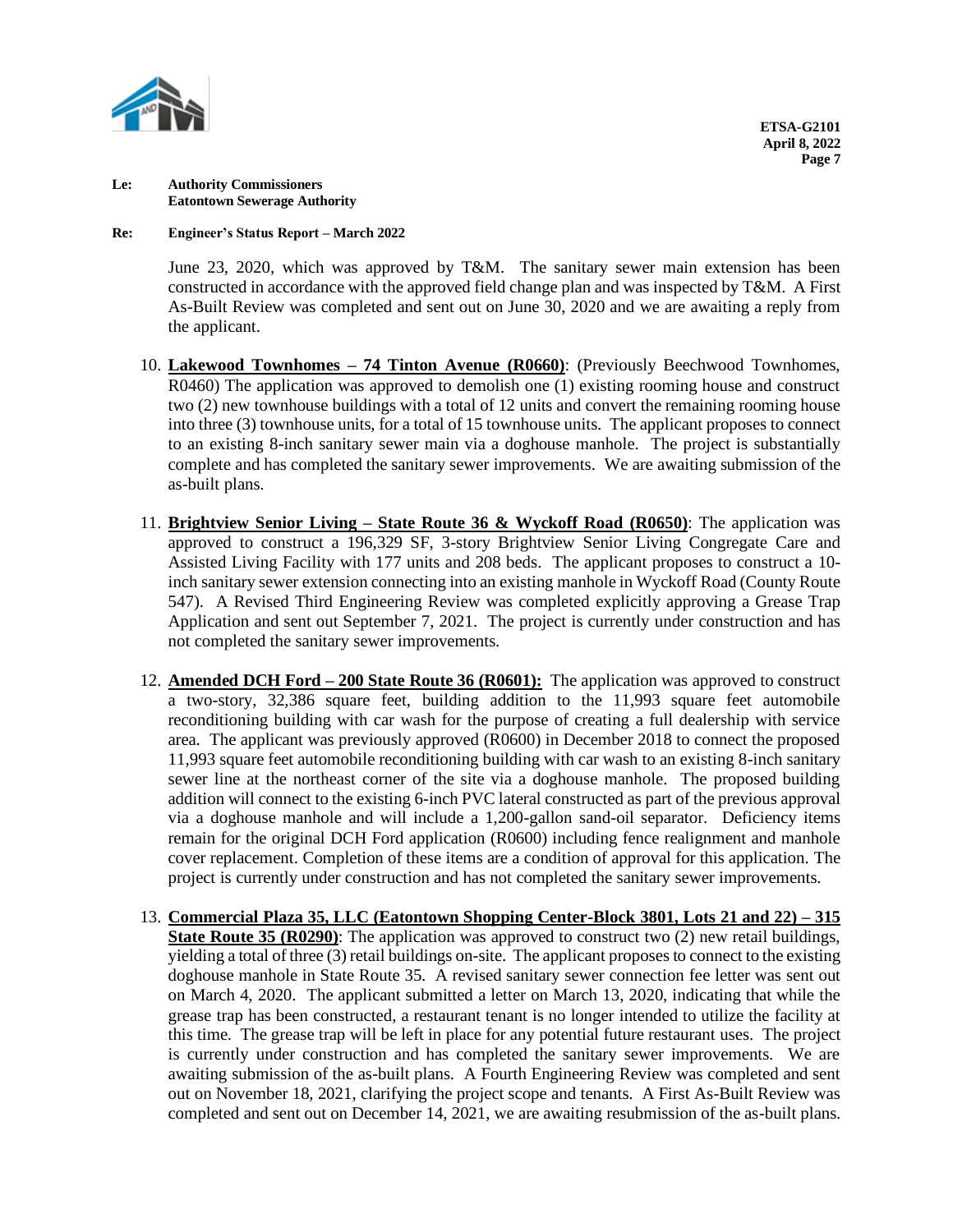

### **Re: Engineer's Status Report – March 2022**

A First Project Inspection Closeout letter was sent out on December 14, 2021, identifying deficiencies that must be addressed prior to project closeout.

14. **Fidelity Eatontown – 141 State Route 35 (R0190)**: The application was approved to construct a three-building commercial development consisting of a 24-hour convenience store with gasoline (Wawa), a fast-food restaurant (Chik-fil-A), and a retail shopping center including a bank. The applicant proposes to connect to an existing 8-inch sanitary sewer line with a new doghouse manhole. A revised Sanitary Sewer Connection fee was issued with the Third Engineering review formally approving the application on April 28, 2020.

Various tenants have changed since the initial application submission. At this time, the applicant is proposing a Wawa convenience store with gasoline, a Wendy's fast-food restaurant, a pad-site fast-food restaurant, and a mulit-tenant building including Wingstop restaurant, PNC Bank, and additional tenants to be determined. A Fifth Engineering review was completed and sent out on September 8, 2021, issuing approval of the Wingstop grease trap application and requesting additional information from the applicant's engineer for the various tenants to confirm the proposed on-site flows. T&M is presently waiting for this information. On October 4, 2021, T&M issued a letter approval a final certificate of Occupancy for the Wawa only. This letter requires the existing Performance Bond to remain in place until As-Built plans are received & approved, and submission and acceptance of CCTV for the installed connection. The project is currently under construction and has completed the sanitary sewer main, along with sanitary sewer laterals stubbed to each outparcel building. A Sixth Engineering Review was completed and sent out on October 6, 2021, issuing approval of the Wingstop grease trap application and identifying a breakout of required fees per each tenant on-site. A Grease Trap Application Review for Wendy's was completed and issued on October 18, 2021.A Seventh Engineering Review and Grease Trap Application Review for Panda Express was completed and sent out on November 22, 2021. A First CCTV Sanitary Sewer Review was sent out on December 10, 2021, identifying pipe segments which require additional cleaning prior to final acceptance.A Second CCTV Sanitary Sewer Review was sent out on January 20, 2022. **We are coordinating with the developer to make the recommended repairs and additional inspections.**